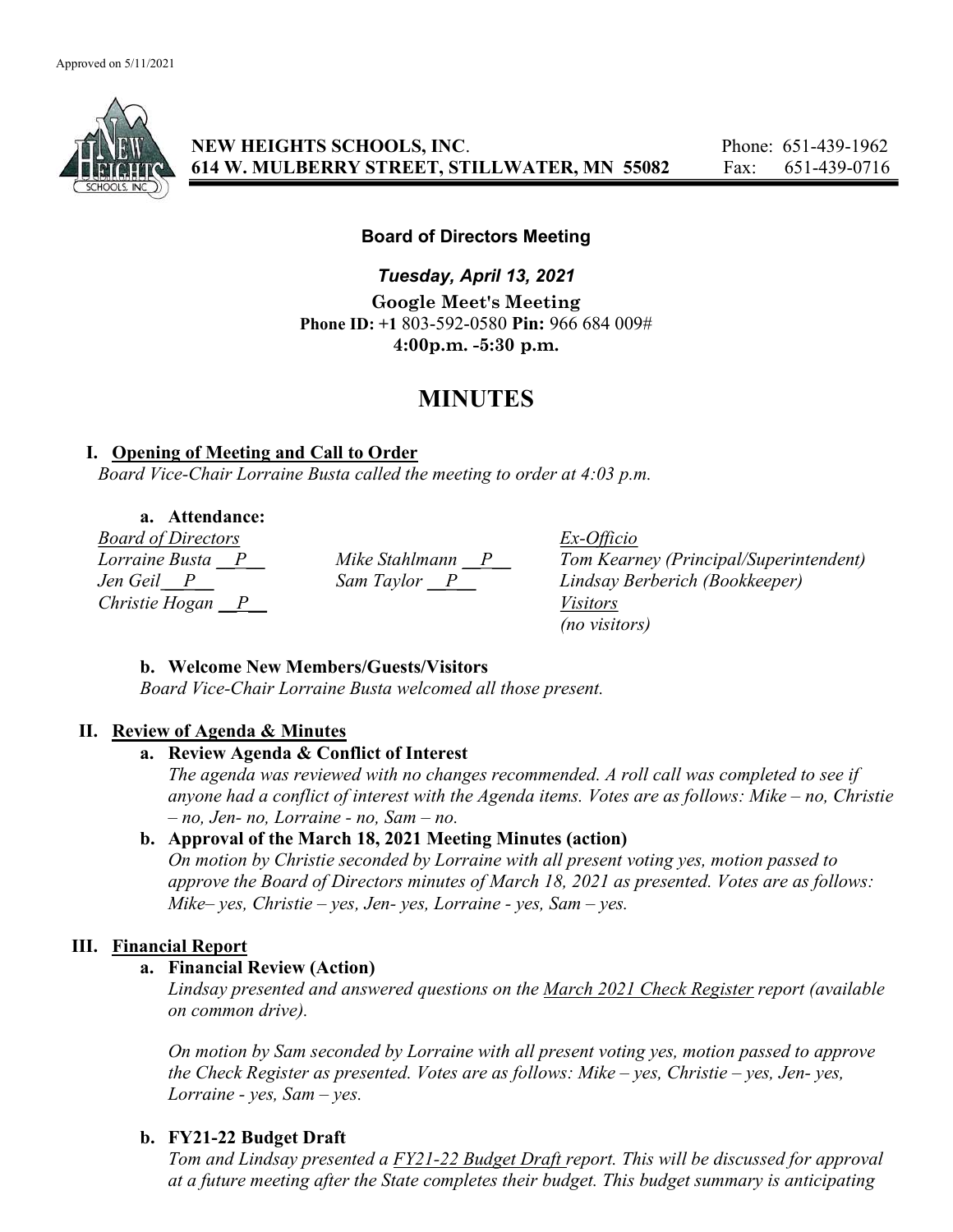an ADM of 115. We reviewed the summary budget with a 115 ADM alongside our revised 110 budget from the current year. This budget includes a 2% staff increase. The detail will be sent out in a future email. We are currently at 119. Our 2022 seniors will need an Art credit to meet graduation requirements. Tom discussed the many options he is considering for staffing. This included combining classes and going on rotating schedules. He also indicated that with our current student enrollment in special education we would need three teachers. With our current enrollment special education would be 92% reimbursable.

#### IV. Old Business

### a. Board Goals for 2020-21

- i. To appropriately increase the school's level of social media engagement for the purpose of increasing exposure of the school to gain enrollment and community support by June 2021. Christie led a discussion on the progress of this goal. She has felt the need to remind the teachers for contributions. Sam also noted how busy we all have been after only recently accepting full in-house enrollment.
- ii. Closely monitor and assess the schools progress towards meeting the authorizer contract goals and determine appropriate responses and corrective action.

Sam led a discussion on the Authorizer goals. We are expecting K-5 NWEA results in May. iii. Develop an outline for Five-year strategic plan by December 31,2020 and finalize plan by May

31, 2021 with intent to implement in 2021-2022 school year. Sam led a discussion on this goal with nothing new to add.

iv. Determine the viability of different models of pre-K programming for the school and select a plan by June 1, 2021.

Sam led a discussion on this goal. Tom will keep us informed.

#### b. Annual Meeting

i. Date & Place (Tuesday May 25, 4:00pm; Google Meets)

Sam discussed the date and time of our Annual Meeting and no changes planned.

ii. Board Vacancies (Three two-year terms)

We agreed to have a seven-member board and post three openings as discussed at our last meeting. iii. Room Preparation/Google Meets- assign member(s)

- Lindsay agreed to schedule a Google Meets meeting.
- iv. Vote Counter (Lindsay)

We discussed how to vote on-line with Google Forms, and we agreed to use that method only. Lorraine is working on a letter to be sent out to all qualified voters for Board Application and voting link. Lindsay will work with Lorraine to count the votes.

v. Publications/mailings - assign member(s)

Lorraine agreed to be sure all necessary publications, emails and mailing are sent out.

#### V. New Business

#### a. Staff Update

Tom reported that our English and Health Office Attendant are both settling and doing well. He is still looking for a Special Education teacher.

#### VI. Policy Review (action)

### a. Policy Revisions for Approval

i. #514- Bullying Prohibition (Sam) Sam led a discussion reviewing this document and recommended changes.

On motion by Sam seconded by Christie with all present voting yes, motion passed to adopt the Policy  $#514$ - Bullying Prohibition as presented. Votes are as follows: Mike – yes,  $Christie - yes, Jen- yes, Lorraine - yes, Sam- yes.$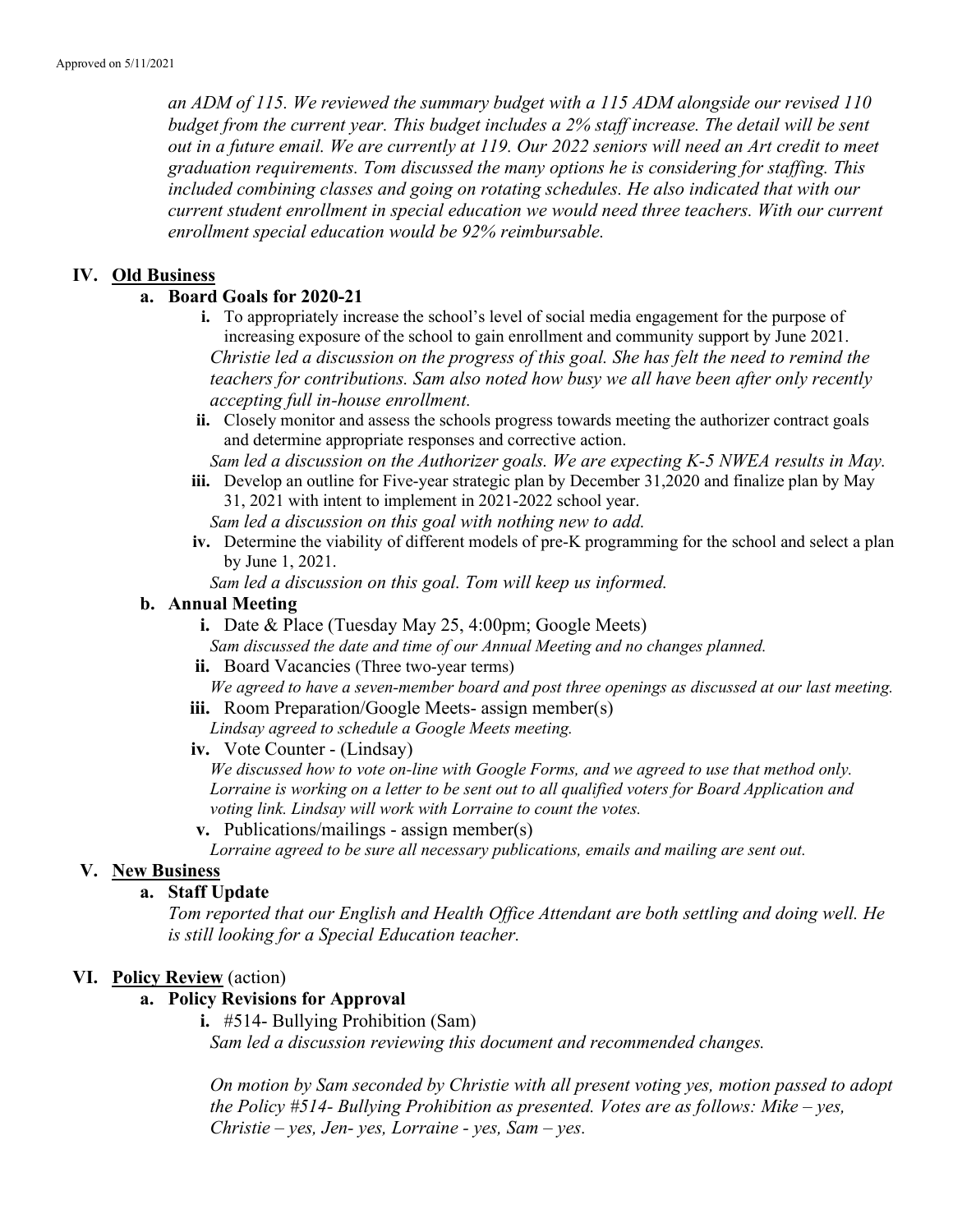ii. #519 Telemedicine Policy (Lorraine)

 Lorraine led a discussion reviewing this document. She assigned #519 to this policy. She recommended to put this in a three-year cycle.

On motion by Lorraine seconded by Jen with all present voting yes, motion passed to adopt the Policy  $#519$ - Telemedicine as presented. Votes are as follows: Mike – yes, Christie – yes, Jen- yes, Lorraine - yes, Sam – yes.

iii. #103- Complaints – Students, Employees, Parents, Other Persons (Sam) Sam led a discussion reviewing this document and recommended changes.

On motion by Sam seconded by Lorraine with all present voting yes, motion passed to adopt the Policy #103- Complaints – Students, Employees, Parents, Other Persons as presented. Votes are as follows: Mike – yes, Christie – yes, Jen- yes, Lorraine - yes, Sam – yes.

iv. #410- Family and Medical Leave  $(\& 410.1)$  (Christie) Christie led a discussion reviewing this document and recommended changes.

On motion by Christie seconded by Lorraine with all present voting yes, motion passed to adopt the Policy  $#410$ - Family and Medical Leave ( $\&$  410.1) as presented. Votes are as follows: Mike – yes, Christie – yes, Jen- yes, Lorraine - yes, Sam – yes.

v. #504- Student Dress and Appearance  $(\&$  504b) (Jen) Jen recommended tabling this review for our next meeting.

# b. Policies for May

i. #304- School Director Evaluation

Lorraine led a discussion on this policy. Christie agreed to review this policy.

ii. #426- Nepotism in Employment- Charter Schools

Lorraine led a discussion on this policy. Lorraine agreed to review this policy.

iii. #532- Use of Peace Officers and Crisis Teams to Remove Students with IEPs from School

Lorraine led a discussion on this policy. Sam agreed to review this policy.

# VII. Administrator's Report

Tom Kearney gave a report on the state of the school including the following:

- Student Statistics: We currently have 119 students enrolled with a budget of 106 and an estimated ADM just over 110. We have added 17 students and dropped two. Our attendance is currently at 93.45%. We will no longer have distance learners in K-2 starting tomorrow.
- Covid-19 Updates: Tom reported a lot of really good energy from our students now that they are back in the building. Secondary students are here Monday through Thursday and the elementary meets Monday through Friday.
- Funding: Tom informed the Board that the \$170K, 1% interest PPP loan money we applied for has been accepted. He feels this was done at a fortuitous time as we now have two less staff. Our ability to have this loan forgiven is great. Provided everything stays in place, 60% would be dedicated for payroll and benefit expenses.
- Grades: Tom discussed how well our students are doing. In general, thirty out of eighty secondary students are getting good grades.
- Head Start: Tom discussed the on-going negating for square foot pricing, Wi-Fi, cleaning and copy machine use. The leasing is not with us but with CSDC. If we have a large influx of